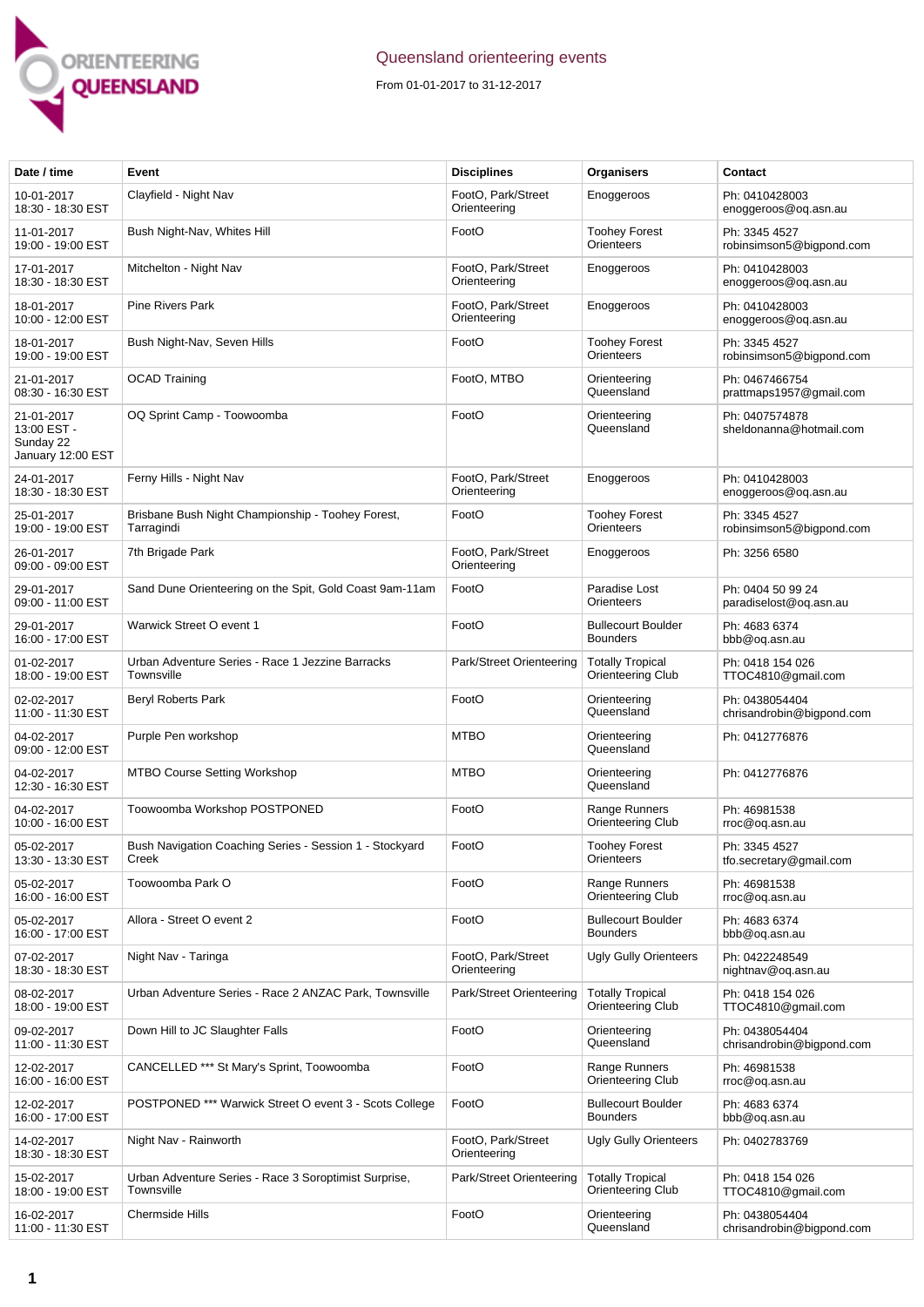| 18-02-2017<br>16:00 - 17:30 EST | Cyclones Sprint #1 - Centenary High                                          | FootO                              | Orienteering<br>Queensland                   | Ph: 0407574878<br>sheldonanna@hotmail.com          |
|---------------------------------|------------------------------------------------------------------------------|------------------------------------|----------------------------------------------|----------------------------------------------------|
| 19-02-2017<br>13:30 - 13:30 EST | Bush Navigation Coaching Series - Session 3 - Seven Hills<br><b>Bushland</b> | FootO                              | <b>Toohey Forest</b><br>Orienteers           | Ph: 3345 4527<br>tfo.secretary@gmail.com           |
| 19-02-2017<br>09:00 - 15:00 EST | OQ Level 1 Controllers course                                                | FootO                              | Orienteering<br>Queensland                   | Ph: 0407574878<br>technical@oq.asn.au              |
| 19-02-2017<br>16:00 - 16:00 EST | St Mary's Sprint, Toowoomba                                                  | FootO                              | Range Runners<br>Orienteering Club           | Ph: 46981538<br>rroc@og.asn.au                     |
| 19-02-2017<br>16:00 - 17:00 EST | Warwick Street O event 3 - Scots College                                     | FootO                              | <b>Bullecourt Boulder</b><br><b>Bounders</b> | Ph: 4683 6374<br>bbb@oq.asn.au                     |
| 19-02-2017<br>09:00 - 09:00 EST | Park Orienteering at Cooroy Sports Complex                                   | FootO, Park/Street<br>Orienteering | <b>Sunshine Orienteers</b><br>Club           | Ph: 0429 899 928<br>info@sunshineorienteers.com.au |
| 21-02-2017<br>18:30 - 18:30 EST | Night Nav - Taringa                                                          | FootO, Park/Street<br>Orienteering | <b>Ugly Gully Orienteers</b>                 | Ph: 0402783769                                     |
| 22-02-2017<br>18:00 - 19:00 EST | Urban Adventure Series - Race 4 Strand Scramble,<br>Townsville               | Park/Street Orienteering           | <b>Totally Tropical</b><br>Orienteering Club | Ph: 0418 154 026<br>TTOC4810@gmail.com             |
| 23-02-2017<br>11:00 - 11:30 EST | Opossum Creek                                                                | FootO                              | Orienteering<br>Queensland                   | Ph: 0438054404<br>chrisandrobin@bigpond.com        |
| 25-02-2017<br>16:00 - 17:30 EST | Cyclones Sprint #3 Bardon Forest                                             | FootO                              | Orienteering<br>Queensland                   | Ph: 0407574878<br>sheldonanna@hotmail.com          |
| 26-02-2017<br>08:00 - 13:00 EST | Petrie MTBO                                                                  | <b>MTBO</b>                        | Multi Terrain Bike<br>Orienteers             | Ph: 0418871193<br>info@mtbo.com.au                 |
| 26-02-2017<br>13:30 - 13:30 EST | Bush Navigation Coaching Series - Session 2 - Daisy Hill<br>Forest           | FootO                              | <b>Toohey Forest</b><br>Orienteers           | Ph: 33454527<br>tfo.secretary@gmail.com            |
| 26-02-2017<br>16:00 - 16:00 EST | Concordia (Toowoomba) Ultrasprint and UMC Session 1                          | FootO                              | Range Runners<br>Orienteering Club           | Ph: 46981538<br>rroc@oq.asn.au                     |
| 26-02-2017<br>09:30 - 09:30 EST | Toowoomba Workshop                                                           | FootO                              | Range Runners<br>Orienteering Club           | Ph: 46981538<br>rroc@oq.asn.au                     |
| 26-02-2017<br>09:00 - 11:00 EST | Park Orienteering at Pizzey Park, Miami Gold Coast                           | FootO, Park/Street<br>Orienteering | Paradise Lost<br>Orienteers                  | Ph: 0404 50 99 24<br>paradiselost@oq.asn.au        |
| 28-02-2017<br>18:30 - 18:30 EST | Night Nav - Banks St                                                         | FootO, Park/Street<br>Orienteering | Enoggeroos                                   | Ph: 0410428003<br>engoritb@gmail.com               |
| 02-03-2017<br>11:00 - 11:30 EST | Kalinga Park West                                                            | FootO                              | Orienteering<br>Queensland                   | Ph: 0438054404<br>chrisandrobin@bigpond.com        |
| 04-03-2017<br>16:00 - 17:30 EST | Cyclones Sprint #4 UQ St Lucia                                               | FootO                              | Orienteering<br>Queensland                   | Ph: 0407574878<br>sheldonanna@hotmail.com          |
| 05-03-2017<br>09:00 - 10:30 EST | Sheepstation Creek OY 1                                                      | FootO                              | Enoggeroos                                   | Ph: 3256 6580                                      |
| 07-03-2017<br>18:30 - 18:30 EST | Night Nav - Indooroopilly                                                    | FootO. Park/Street<br>Orienteering | <b>Ugly Gully Orienteers</b>                 | Ph: 0402783769                                     |
| 09-03-2017<br>11:00 - 11:30 EST | Bergins Hill                                                                 | FootO                              | Orienteering<br>Queensland                   | Ph: 0438054404<br>chrisandrobin@bigpond.com        |
| 11-03-2017<br>13:30 - 13:30 EST | Boronia Reserve                                                              | FootO                              | <b>Toohey Forest</b><br>Orienteers           | Ph: 3345 4527<br>tfo.secretary@gmail.com           |
| 11-03-2017<br>08:30 - 12:00 EST | Event Organisers Workshop                                                    | FootO, MTBO                        |                                              | Ph: 0429899928<br>mark.petrie.1954@gmail.com       |
| 11-03-2017<br>12:30 - 12:30 EST | <b>MEOS Workshop</b>                                                         | FootO, MTBO                        | Multi Terrain Bike<br>Orienteers             | Ph: 0418871193<br>info@mtbo.com.au                 |
| 11-03-2017<br>02:30 - 04:30 EST | <b>EVENTOR Workshop</b>                                                      | FootO, MTBO                        | Multi Terrain Bike<br>Orienteers             | Ph: 0418871193<br>info@mtbo.com.au                 |
| 12-03-2017<br>08:00 - 12:00 EST | JCU Come and Try It (CATI), Townsville                                       | FootO                              | <b>Totally Tropical</b><br>Orienteering Club | Ph: 0418 154 026<br>TTOC4810@gmail.com             |
| 12-03-2017<br>09:00 - 11:00 EST | Brooklands Paddock, Dalveen                                                  | FootO                              | <b>Bullecourt Boulder</b><br><b>Bounders</b> | Ph: 4683 6374<br>batmaps.liz@gmail.com             |
| 12-03-2017<br>09:00 - 11:30 EST | Park Orienteering at Noosa District Sports Complex,<br>Tewantin              | Park/Street Orienteering           | <b>Sunshine Orienteers</b><br>Club           | Ph: 0467466754<br>prattmaps1957@gmail.com          |
| 14-03-2017<br>18:30 - 19:30 EST | Night Nav - Mitchelton - BCC Event                                           | FootO, Park/Street<br>Orienteering | Enoggeroos                                   | Ph: 0410428003<br>enqoritb@gmail.com               |
| 16-03-2017<br>11:00 - 11:30 EST | Rocks Riverside Park GOLD                                                    | FootO                              | Orienteering<br>Queensland                   | Ph: 0438054404<br>chrisandrobin@bigpond.com        |
| 19-03-2017<br>09:00 - 11:00 EST | OQ AGM   Cyclones Sprint #5   OY2 USQ Ipswich                                | FootO                              | Orienteering<br>Queensland                   | Ph: +61407574878<br>sheldonanna@hotmail.com        |
| 19-03-2017<br>16:00 - 16:00 EST | Harristown SS Sprint, Tmba                                                   | FootO                              | Range Runners<br>Orienteering Club           | Ph: 46981538<br>rroc@oq.asn.au                     |
| 20-03-2017<br>09:00 - 14:30 EST | Darling Downs School Trials                                                  | FootO                              | Range Runners<br>Orienteering Club           | Ph: 46981538<br>rroc@oq.asn.au                     |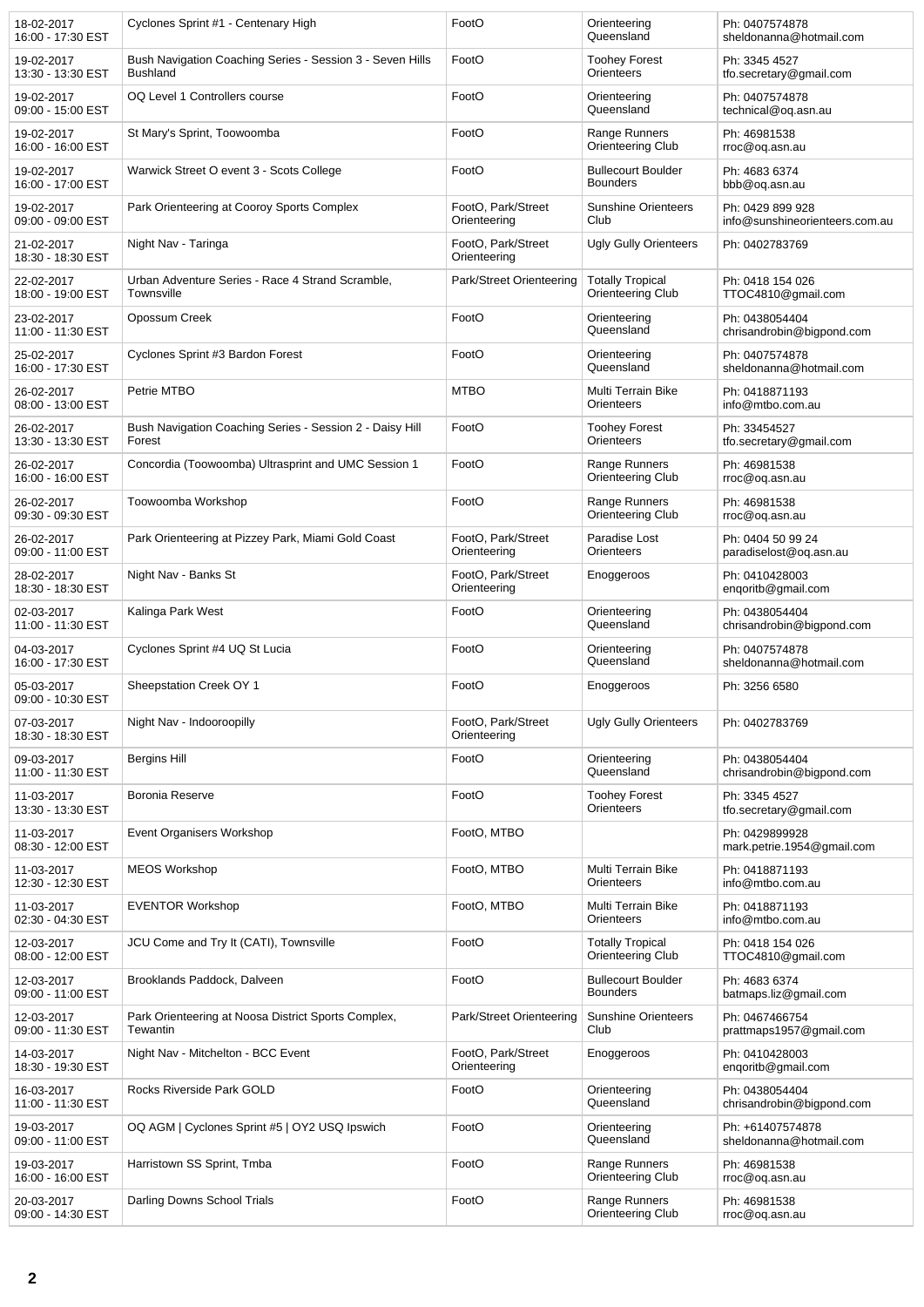| 21-03-2017<br>18:30 - 18:30 EST                           | Night Nav - St Lucia                                                          | FootO. Park/Street<br>Orienteering | <b>Ugly Gully Orienteers</b>                 | Ph: 0402783769                                     |
|-----------------------------------------------------------|-------------------------------------------------------------------------------|------------------------------------|----------------------------------------------|----------------------------------------------------|
| 23-03-2017<br>11:00 - 11:30 EST                           | Robelle Domain                                                                | FootO                              | Orienteering<br>Queensland                   | Ph: 0438054404<br>chrisandrobin@bigpond.com        |
| 25-03-2017<br>14:00 - 16:00 EST                           | <b>Grinstead Park</b>                                                         | FootO, Park/Street<br>Orienteering | Enoggeroos                                   | Ph: 0410428003<br>enoggeroos@og.asn.au             |
| 26-03-2017<br>08:30 - 13:00 EST                           | Caloundra MTBO State Series Rnd 1                                             | <b>MTBO</b>                        | <b>Sunshine Orienteers</b><br>Club           | Ph: 0411 231 006<br>info@sunshineorienteers.com.au |
| 26-03-2017<br>09:00 - 10:00 EST                           | <b>Bunyaville East</b>                                                        | FootO                              | Enoggeroos                                   | Ph: 3851 1048<br>jgbowlin@westnet.com.au           |
| 26-03-2017<br>09:00 - 09:00 EST                           | Mervyn Rd, Geham                                                              | FootO                              | Range Runners<br>Orienteering Club           | Ph: 46981538<br>rroc@oq.asn.au                     |
| 26-03-2017<br>08:00 - 11:30 EST                           | James Cook University Cross-Country, Townsville                               | FootO                              | <b>Totally Tropical</b><br>Orienteering Club | Ph: 0426 109 719<br>TTOC4810@gmail.com             |
| 26-03-2017<br>09:00 - 09:00 EST                           | Park Orienteering at Musgrave Park postponed from last<br>Sunday              | FootO, Park/Street<br>Orienteering | Paradise Lost<br>Orienteers                  | Ph: 0404 50 99 24<br>paradiselost@oq.asn.au        |
| 28-03-2017<br>18:30 - 18:30 EST                           | Night Nav - Kenmore                                                           | FootO, Park/Street<br>Orienteering | <b>Ugly Gully Orienteers</b>                 | Ph: 0402783769                                     |
| 30-03-2017<br>11:00 - 11:30 EST                           | Mandalay CANCELLED due to rain forecast                                       | FootO                              | Orienteering<br>Queensland                   | Ph: 0733690880<br>chrisandrobin@bigpond.com        |
| 02-04-2017<br>11:00 - 11:00 EST                           | Two person family relay - Results only                                        | FootO                              | <b>Toohey Forest</b><br>Orienteers           |                                                    |
| 02-04-2017<br>09:00 - 09:00 EST                           | OY3 - QLD SPRINT CHAMPS - Alexandra Hills State High<br>School                | FootO                              | <b>Toohey Forest</b><br>Orienteers           | Ph: 07 3345 4527<br>tfo.secretary@gmail.com        |
| 02-04-2017<br>09:00 - 11:30 EST                           | Park Orienteering at Noosa District Sports Complex,<br>Tewantin               | Park/Street Orienteering           | <b>Sunshine Orienteers</b><br>Club           | Ph: 0467 466 754<br>prattmaps1957@gmail.com        |
| 02-04-2017<br>11:00 - 11:00 EST                           | Toohey Forest Family Relay - Enter this one                                   | FootO                              | <b>Toohey Forest</b><br>Orienteers           |                                                    |
| 04-04-2017<br>18:30 - 18:30 EST                           | Night Nav - Alderley                                                          | FootO, Park/Street<br>Orienteering | Enoggeroos                                   | Ph: 0410428003<br>engoritb@gmail.com               |
| 06-04-2017<br>11:00 - 11:30 EST                           | <b>Wolston Creek Bushland</b>                                                 | FootO                              | Orienteering<br>Queensland                   | Ph: 0733690880<br>chrisandrobin@bigpond.com        |
| 07-04-2017<br>11:00 - 11:00 EST                           | Mini Cyclones Camp                                                            | FootO                              | Orienteering<br>Queensland                   | Ph: 46618961<br>minicyclones@og.asn.au             |
| 07-04-2017<br>11:00 - 11:00 EST                           | <b>Warwick West State School</b>                                              | FootO                              | Orienteering<br>Queensland                   |                                                    |
| 08-04-2017<br>14:00 - 14:00 EST                           | Lanham Park - BCC Event                                                       | FootO, Park/Street<br>Orienteering | Enoggeroos                                   | Ph: 0410428003<br>enoggeroos@oq.asn.au             |
| 08-04-2017<br>15:00 - 16:00 EST                           | Stanthorpe State School, Marsh Street                                         | FootO                              | <b>Bullecourt Boulder</b><br><b>Bounders</b> | Ph: 4683 6374<br>batmaps.liz@gmail.com             |
| 09-04-2017<br>09:00 - 12:00 EST                           | Mt Coot-tha Forest, Gold Mine Picnic Area                                     | FootO                              | <b>Ugly Gully Orienteers</b>                 | Ph: 0412 253 860<br>nanderso@bigpond.net.au        |
| 09-04-2017<br>09:00 - 11:00 EST                           | Passchendale, north west of Stanthorpe                                        | FootO                              | <b>Bullecourt Boulder</b><br><b>Bounders</b> | Ph: 4683 6374<br>batmaps.liz@gmail.com             |
| 11-04-2017<br>18:30 - 18:30 EST                           | Night Nav - Anzac Park                                                        | FootO, Park/Street<br>Orienteering | <b>Ugly Gully Orienteers</b>                 | Ph: 0402783769                                     |
| 13-04-2017<br>11:00 - 11:30 EST                           | <b>Rainbow Forest</b>                                                         | FootO                              | Orienteering<br>Queensland                   | Ph: 0438054404<br>chrisandrobin@bigpond.com        |
| 16-04-2017<br>08:00 - 12:00 EST                           | 3h and 1h Metrogaine / Cyclegaine, Townsville                                 | FootO, MTBO                        | <b>Totally Tropical</b><br>Orienteering Club | Ph: 0418 154 026<br>TTOC4810@gmail.com             |
| 16-04-2017<br>09:00 - 11:00 EST                           | Bush Trail Orienteering at Coombabah Lakelands, northern<br><b>Gold Coast</b> | FootO                              | Paradise Lost<br>Orienteers                  | Ph: 0404 50 99 24<br>paradiselost@oq.asn.au        |
| 16-04-2017<br>17:00 EST -<br>Sunday 23 April<br>17:00 EST | "Do-it-Yourself" Metrogaine-Cyclegaine                                        | FootO, MTBO                        | <b>Totally Tropical</b><br>Orienteering Club | Ph: 0418154026<br>TTOC4810@gmail.com               |
| 20-04-2017<br>11:00 - 11:30 EST                           | Parkinson                                                                     | FootO                              | Orienteering<br>Queensland                   | Ph: 0438054404<br>chrisandrobin@bigpond.com        |
| 23-04-2017<br>13:30 - 13:30 EST                           | DM Henderson Park - Macgregor                                                 | FootO                              | <b>Toohey Forest</b><br>Orienteers           |                                                    |
| 23-04-2017<br>03:30 - 03:30 EST                           | Gabbinbar, Toowoomba, UMC Session 2                                           | FootO                              | Range Runners<br>Orienteering Club           | Ph: 46981538<br>rroc@oq.asn.au                     |
| 27-04-2017<br>11:00 - 11:00 EST                           | Anzac Park                                                                    | FootO                              | Orienteering<br>Queensland                   | Ph: 33690880<br>chrisandrobin@bigpond.com          |
| 30-04-2017<br>00:00 - 00:00 EST                           | Ningi MTBO                                                                    | <b>MTBO</b>                        | Multi Terrain Bike<br>Orienteers             | info@mtbo.com.au                                   |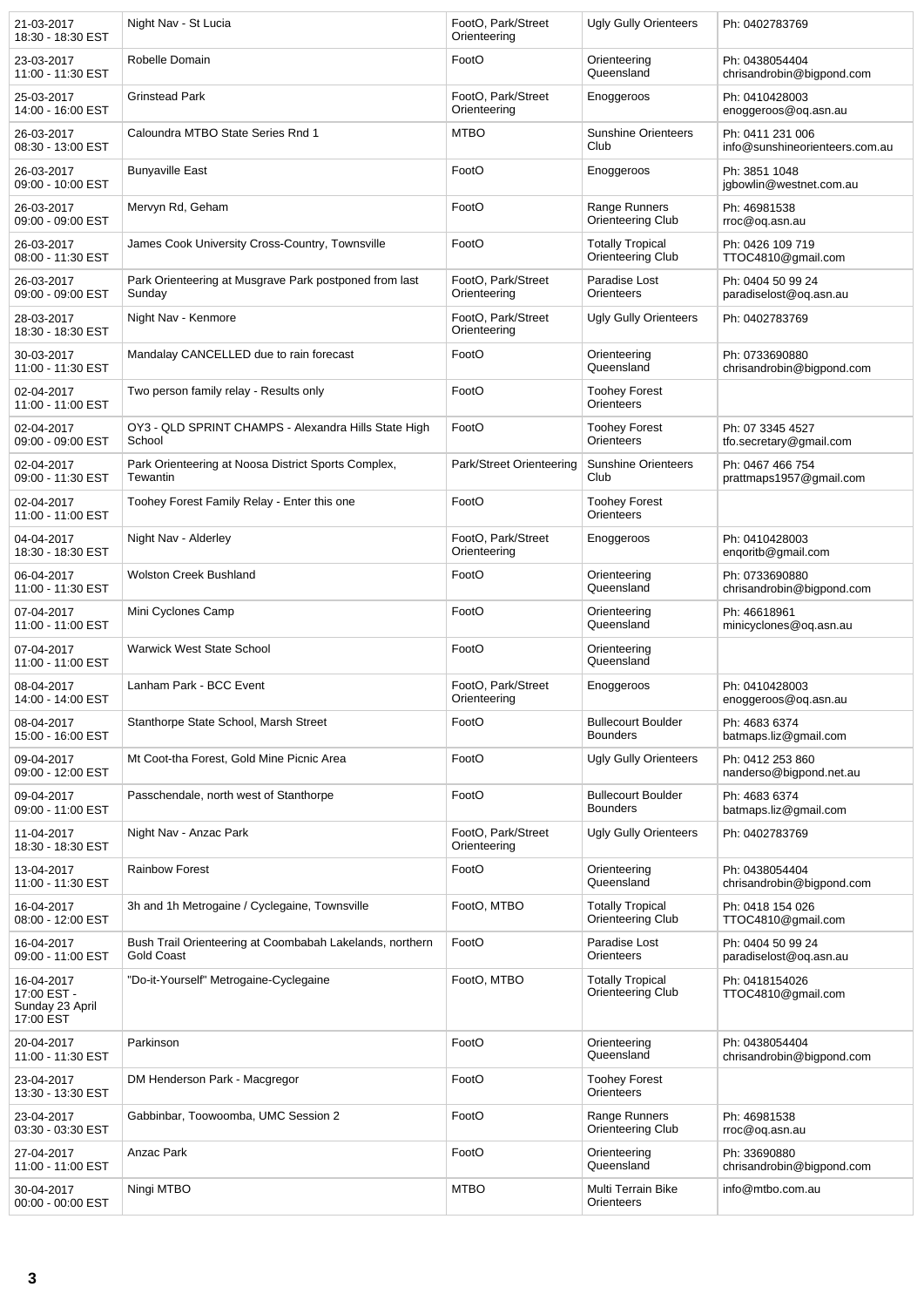| 01-05-2017<br>10:30 - 10:30 EST | Perseverance Dam                                                    | FootO                                    | Range Runners<br>Orienteering Club               | Ph: 46981538<br>rroc@oq.asn.au                         |
|---------------------------------|---------------------------------------------------------------------|------------------------------------------|--------------------------------------------------|--------------------------------------------------------|
| 04-05-2017<br>11:00 - 11:00 EST | <b>Plunkett Hills</b>                                               | FootO                                    | Orienteering<br>Queensland                       | Ph: 0733690880<br>chrisandrobin@bigpond.com            |
| 04-05-2017<br>00:00 - 00:00 EST | <b>Plunkett Hills</b>                                               | Foot                                     | Mid Week Orienteering<br>Group                   | Ph: 0414859361<br>gchatfield47@gmail.com               |
| 07-05-2017<br>09:00 - 09:00 EST | Lake Samsonvale                                                     | FootO                                    | Enoggeroos                                       | Ph: 38511048<br>jgbowlin@westnet.com.au                |
| 07-05-2017<br>09:00 - 11:00 EST | Park Orienteering at Gold Coast Regional Botanic Gardens,<br>Benowa | FootO, Park/Street<br>Orienteering       | Paradise Lost<br>Orienteers                      | Ph: 0404 50 99 24<br>paradiselost@oq.asn.au            |
| 07-05-2017<br>10:00 - 10:00 EST | Woodlands, Gatton, Coaching, UMC #3                                 | FootO                                    | Range Runners<br>Orienteering Club               | Ph: 46981538<br>rroc@oq.asn.au                         |
| 07-05-2017<br>08:45 - 08:45 EST | North Woco                                                          | FootO                                    | <b>Bundaberg United</b><br><b>Scrub Harriers</b> | Ph: 0428415522<br>sakgrayson@hotmail.com               |
| 07-05-2017<br>08:00 - 11:00 EST | Klewarra Park Cross-Country Orienteering - Townsville               | FootO                                    | <b>Totally Tropical</b><br>Orienteering Club     | Ph: 4744194<br>generuss@optusnet.com.au                |
| 07-05-2017<br>15:00 - 16:30 EST | St Pauls School Clinic                                              | FootO, Park/Street<br>Orienteering       | Orienteering<br>Queensland                       | Ph: 0412776876<br>gbossley@westnet.com.au              |
| 11-05-2017<br>11:00 - 12:30 EST | Harding's Paddock                                                   | FootO                                    | Orienteering<br>Queensland                       | Ph: 33690880<br>chrisandrobin@bigpond.com              |
| 13-05-2017<br>16:00 - 18:30 EST | <b>Phone Orienteering</b>                                           | Park/Street Orienteering                 | Far North Orienteering<br>Club                   | Ph: 0439 334 947<br>orienteering@adventuresportng.info |
| 14-05-2017<br>09:00 - 10:30 EST | Orienteering - Bluestone North                                      | FootO                                    | <b>Ugly Gully Orienteers</b>                     | Ph: 0423046001<br>jmitchell50@optusnet.com.au          |
| 14-05-2017<br>09:00 - 11:30 EST | Park / Street Orienteering on Bike or Foot at Caboolture            | FootO, MTBO,<br>Park/Street Orienteering | <b>Sunshine Orienteers</b><br>Club               | Ph: 0439 979 260<br>info@sunshineorienteers.com.au     |
| 16-05-2017<br>18:30 - 18:30 EST | Night Nav - Bardon                                                  | FootO, Park/Street<br>Orienteering       | <b>Ugly Gully Orienteers</b>                     | Ph: 0402783769                                         |
| 17-05-2017<br>11:00 - 16:30 EST | Secondary School Series Event #1 - Coopers Plains                   | FootO                                    | Orienteering<br>Queensland                       | Ph: 0412 776 876<br>juniordevelopment@oq.asn.au        |
| 18-05-2017<br>00:00 - 00:00 EST | <b>Bunyaville West</b>                                              | FootO                                    | Orienteering<br>Queensland                       | Ph: 33690880<br>chrisandrobin@bigpond.com              |
| 21-05-2017<br>09:00 - 09:00 EST | Scribbly Gums - Alexandra Hills                                     | FootO                                    | <b>Toohey Forest</b><br>Orienteers               | Ph: 33454527<br>tfo.secretary@gmail.com                |
| 21-05-2017<br>09:00 - 13:00 EST | Cherrabah Resort, SE of Warwick                                     | FootO                                    | <b>Bullecourt Boulder</b><br><b>Bounders</b>     | Ph: 4683 6374<br>batmaps.liz@gmail.com                 |
| 23-05-2017<br>18:30 - 18:30 EST | Night Nav - Auchenflower                                            | FootO, Park/Street<br>Orienteering       | <b>Ugly Gully Orienteers</b>                     | Ph: 0402783769                                         |
| 23-05-2017<br>00:00 - 00:00 EST | World Orienteering Day                                              | FootO                                    | Enoggeroos                                       |                                                        |
| 24-05-2017<br>16:00 - 18:00 EST | World Orienteering Day Toowoomba                                    | FootO, Park/Street<br>Orienteering       | Range Runners<br>Orienteering Club               | Ph: 46981538<br>rroc@oq.asn.au                         |
| 24-05-2017<br>06:30 - 06:30 EST | WOD SmartPhone Orienteering - Roma Street Parklands                 | FootO                                    | <b>Ugly Gully Orienteers</b>                     | Ph: 0419612369<br>effeneys@bigpond.com                 |
| 25-05-2017<br>11:00 - 16:30 EST | Secondary School Series Event #2 - Camp Hill                        | FootO                                    | Orienteering<br>Queensland                       | Ph: 0412776876<br>juniordevelopment@oq.asn.au          |
| 25-05-2017<br>11:00 - 12:30 EST | Stockyard Creek (new start area)                                    | FootO                                    | Orienteering<br>Queensland                       | Ph: 0733690880<br>chrisandrobin@bigpond.com            |
| 27-05-2017<br>13:00 - 16:00 EST | Goomburra Saturday                                                  | FootO                                    | Range Runners<br>Orienteering Club               |                                                        |
| 28-05-2017<br>08:30 - 12:00 EST | Elimbah Bushbash. Round 3                                           | <b>MTBO</b>                              | <b>Sunshine Orienteers</b><br>Club               | Ph: 0404 801 057<br>info@sunshineorienteers.com.au     |
| 28-05-2017<br>09:00 - 09:00 EST | Goomburra Sunday                                                    | FootO                                    | Range Runners<br>Orienteering Club               | Ph: 46981538<br>rroc@oq.asn.au                         |
| 28-05-2017<br>09:00 - 12:30 EST | OY 4 Quinzeh Rocks                                                  | FootO                                    | <b>Ugly Gully Orienteers</b>                     | Ph: 33690880/0438054404<br>chrisandrobin@bigpond.com   |
| 30-05-2017<br>18:30 - 18:30 EST | Night Nav - Ithaca                                                  | FootO, Park/Street<br>Orienteering       | <b>Ugly Gully Orienteers</b>                     | Ph: 0402783769                                         |
| 01-06-2017<br>11:00 - 12:30 EST | Windermere, Seventeen Mile Rocks, Park Event                        | FootO                                    | Orienteering<br>Queensland                       | Ph: 33690880<br>chrisandrobin@bigpond.com              |
| 03-06-2017<br>14:00 - 14:00 EST | Park Orienteering - Kedron - BCC Event                              | FootO, Park/Street<br>Orienteering       | Enoggeroos                                       | Ph: 0410428003<br>enoggeroos@oq.asn.au                 |
| 04-06-2017<br>09:00 - 10:30 EST | BRISBANE KOALA BUSHLAND - Burbank (Stockyard<br>South map)          | FootO                                    | <b>Toohey Forest</b><br>Orienteers               | Ph: 33454527<br>tfo.secretary@gmail.com                |
| 06-06-2017<br>18:30 - 18:30 EST | Night Nav - Rainworth                                               | FootO, Park/Street<br>Orienteering       | <b>Ugly Gully Orienteers</b>                     | Ph: 0402783769                                         |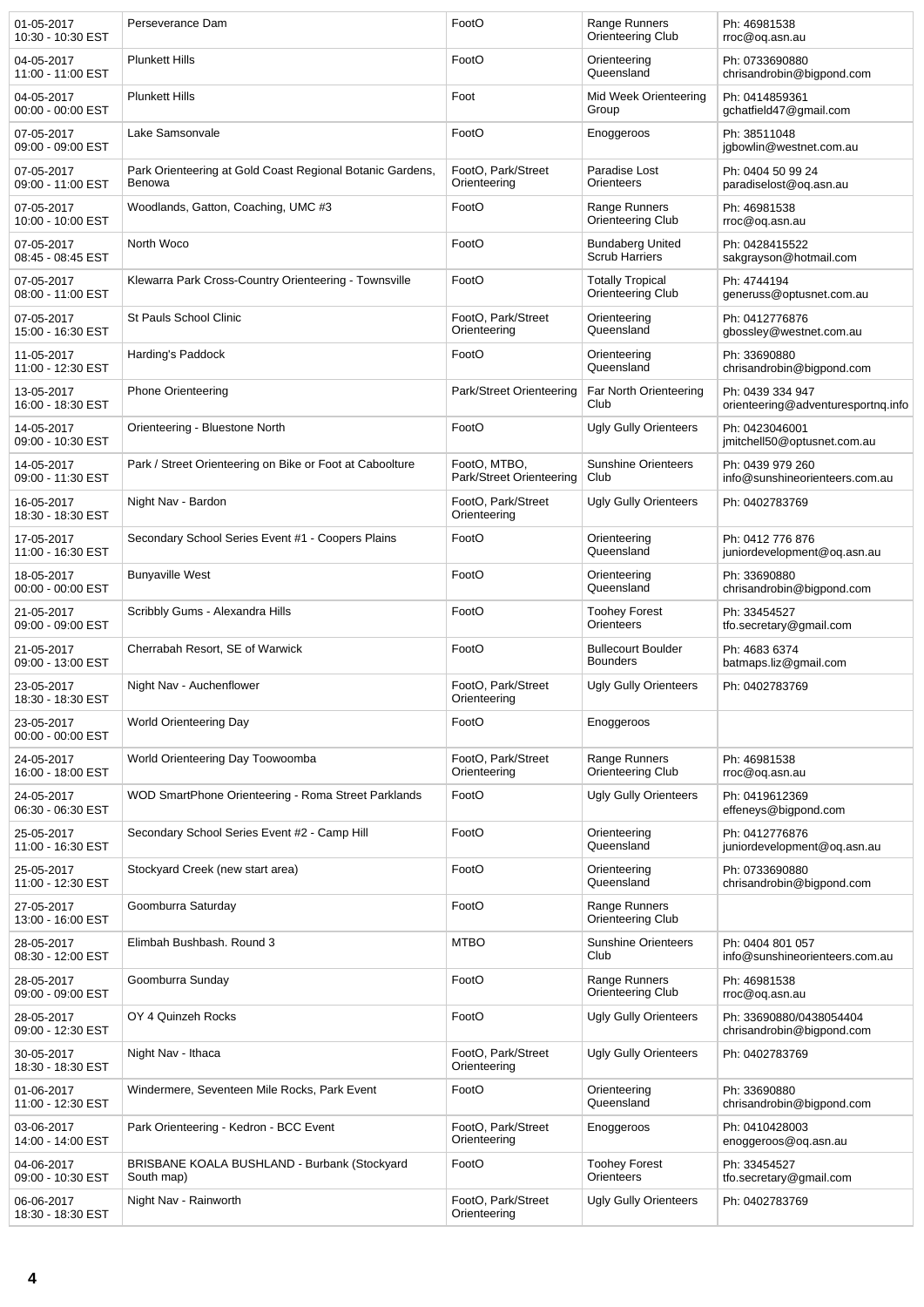| 07-06-2017<br>11:00 - 16:30 EST                          | Secondary School Series Event #3 - Albany Creek                                     | FootO                              | Orienteering<br>Queensland                          | Ph: 0412776876<br>juniordevelopment@oq.asn.au      |
|----------------------------------------------------------|-------------------------------------------------------------------------------------|------------------------------------|-----------------------------------------------------|----------------------------------------------------|
| 08-06-2017<br>11:00 - 12:30 EST                          | Chermside Hills, Chermside West. Bush Event                                         | FootO                              | Orienteering<br>Queensland                          | Ph: 33690880<br>chrisandrobin@bigpond.com          |
| 11-06-2017<br>08:00 - 12:00 EST                          | Townsville - Wulguru Cross-Country & Scatter                                        | FootO                              | <b>Totally Tropical</b><br><b>Orienteering Club</b> | Ph: 0427794464<br>TTOC4810@gmail.com               |
| 11-06-2017<br>09:00 - 12:00 EST                          | Qld Schools Orienteering Training Sunday June 11                                    | FootO                              | Orienteering<br>Queensland                          | Ph: 0422 248549<br>brenton@wildfiresports.com.au   |
| 11-06-2017<br>08:30 - 11:30 EST                          | Bald Hills Bike O - Pine Rivers Park                                                | <b>MTBO</b>                        | Multi Terrain Bike<br>Orienteers                    | Ph: 0412 776 876<br>gbossley@westnet.com.au        |
| 13-06-2017<br>18:30 - 18:30 EST                          | *** Cancelled Night Nav - Ashgrove East ***                                         | FootO, Park/Street<br>Orienteering | <b>Ugly Gully Orienteers</b>                        | Ph: 0402783769                                     |
| 15-06-2017<br>11:00 - 12:30 EST                          | Bardon Forest Park, Bush Event                                                      | FootO                              | Orienteering<br>Queensland                          | Ph: 33690880<br>chrisandrobin@bigpond.com          |
| 17-06-2017<br>09:00 - 09:00 EST                          | Bush Orienteering - Bunya - MBRC Event                                              | FootO                              | Enoggeroos                                          | Ph: 38511048<br>jgbowlin@westnet.com               |
| 18-06-2017<br>09:00 - 12:00 EST                          | Pumicestone Road - Sunshine Orienteers                                              | FootO                              | <b>Sunshine Orienteers</b><br>Club                  | Ph: 54457770<br>sauer@outlook.com.au               |
| 18-06-2017<br>09:00 - 11:00 EST                          | Park Orienteering at Eddie Kornhauser Res, Gold Coast<br>(postponed from last week) | FootO. Park/Street<br>Orienteering | Paradise Lost<br>Orienteers                         | Ph: 0404 50 99 24<br>paradiselost@oq.asn.au        |
| 18-06-2017<br>10:00 - 10:00 EST                          | Geham Coaching and UMC #4                                                           | FootO                              | Range Runners<br>Orienteering Club                  | Ph: 46981538<br>rroc@oq.asn.au                     |
| 20-06-2017<br>18:30 - 18:30 EST                          | Night Nav - Taringa North                                                           | FootO, Park/Street<br>Orienteering | <b>Ugly Gully Orienteers</b>                        | Ph: 0402783769                                     |
| 22-06-2017<br>10:00 - 12:30 EST                          | 7th Brigade Reserve, Chermside GOLD Park event                                      | FootO                              | Orienteering<br>Queensland                          | Ph: 33690880<br>chrisandrobin@bigpond.com          |
| 25-06-2017<br>00:00 - 00:00 EST                          | Mt Crosby MTBO                                                                      | <b>MTBO</b>                        | Multi Terrain Bike<br>Orienteers                    | Ph: 0418871193<br>info@mtbo.com.au                 |
| 25-06-2017<br>10:00 - 14:00 EST                          | OY5 Harlin Long O                                                                   | FootO                              | Range Runners<br><b>Orienteering Club</b>           | Ph: 46981538<br>rroc@oq.asn.au                     |
| 25-06-2017<br>10:00 - 12:00 EST                          | Mingela Northern Classic - Townsville                                               | FootO                              | <b>Totally Tropical</b><br>Orienteering Club        | Ph: 0426109719<br>ttoc4810@gmail.com               |
| 27-06-2017<br>18:30 - 19:30 EST                          | Night Nav - Ashgrove East (rescheduled from 13 June)                                | FootO, Park/Street<br>Orienteering | <b>Ugly Gully Orienteers</b>                        | Ph: 0402783769<br>nightnav@oq.asn.au               |
| 29-06-2017<br>10:00 - 12:30 EST                          | Ferny Grove Parkland & Ferny Grove High School                                      | FootO                              | Orienteering<br>Queensland                          | Ph: 0410428003<br>enqoritb@gmail.com               |
| 01-07-2017<br>13:00 - 14:00 EST                          | Peggs Lookout - Tarragindi                                                          | FootO                              | <b>Toohey Forest</b><br>Orienteers                  | Ph: 33454527<br>tfo.secretary@gmail.com            |
| 02-07-2017<br>09:00 - 10:30 EST                          | Kholo Hills-Mt Crosby-Bush-Ugly Gully                                               | FootO                              | <b>Ugly Gully Orienteers</b>                        | Ph: 0423046001<br>jmitchell50@optusnet.com.au      |
| 02-07-2017<br>09:00 - 11:00 EST                          | Over the Border, Applethorpe                                                        | FootO                              | <b>Bullecourt Boulder</b><br><b>Bounders</b>        | Ph: 4683 6374<br>batmaps.liz@gmail.com             |
| 06-07-2017<br>00:00 EST -<br>Sunday 09 July<br>00:00 EST | Queensland Junior Camp                                                              | FootO                              | <b>Ugly Gully Orienteers</b>                        | Ph: 38712397<br>suyantay@gmail.com                 |
| 06-07-2017<br>11:00 - 11:30 EST                          | Seven Hills Bush Event                                                              | FootO                              | Orienteering<br>Queensland                          | Ph: 0733690880<br>chrisandrobin@bigpond.com        |
| 09-07-2017<br>09:00 - 12:00 EST                          | <b>Bluestone South</b>                                                              | FootO                              | <b>Ugly Gully Orienteers</b>                        |                                                    |
| 09-07-2017<br>09:00 - 12:00 EST                          | Park Orienteering at Eumundi Markets                                                | FootO                              | <b>Sunshine Orienteers</b><br>Club                  | Ph: 0429 899 928<br>sunshineorienteering@gmail.com |
| 09-07-2017<br>08:30 - 08:30 EST                          | Limestone Park Ipswich, Grid-O, "Weetbix Little Big Dash"                           | FootO, Park/Street<br>Orienteering | <b>Ugly Gully Orienteers</b>                        | uglygully@oq.asn.au                                |
| 13-07-2017<br>11:00 - 12:30 EST                          | Grinstead Forest Park, Enoggera                                                     | FootO                              | Orienteering<br>Queensland                          | Ph: 0733690880<br>chrisandrobin@bigpond.com        |
| 15-07-2017<br>18:30 - 18:30 EST                          | JCU Night-O                                                                         | FootO                              | <b>Totally Tropical</b><br>Orienteering Club        | Ph: 0418154026<br>ttoc4810@gmail.com               |
| 16-07-2017<br>09:00 - 10:00 EST                          | Fiona Calabro Memorial Event - Stockyard Creek - Burbank                            | FootO                              | <b>Toohey Forest</b><br>Orienteers                  | Ph: 0412481050<br>tfo.treasurer@gmail.com          |
| 16-07-2017<br>14:00 - 14:00 EST                          | Sprint coaching, Toowoomba State High School                                        | FootO                              | Range Runners<br><b>Orienteering Club</b>           |                                                    |
| 20-07-2017<br>11:00 - 12:30 EST                          | Pine Rivers Park, Strathpine Novelty Event                                          | FootO                              | Orienteering<br>Queensland                          | Ph: 0733690880<br>chrisandrobin@bigpond.com        |
| 22-07-2017<br>13:30 - 16:00 EST                          | Middle Distance Champs - OY6 - Wivenhoe Common                                      | FootO                              | <b>Ugly Gully Orienteers</b>                        | uglygully@oq.asn.au                                |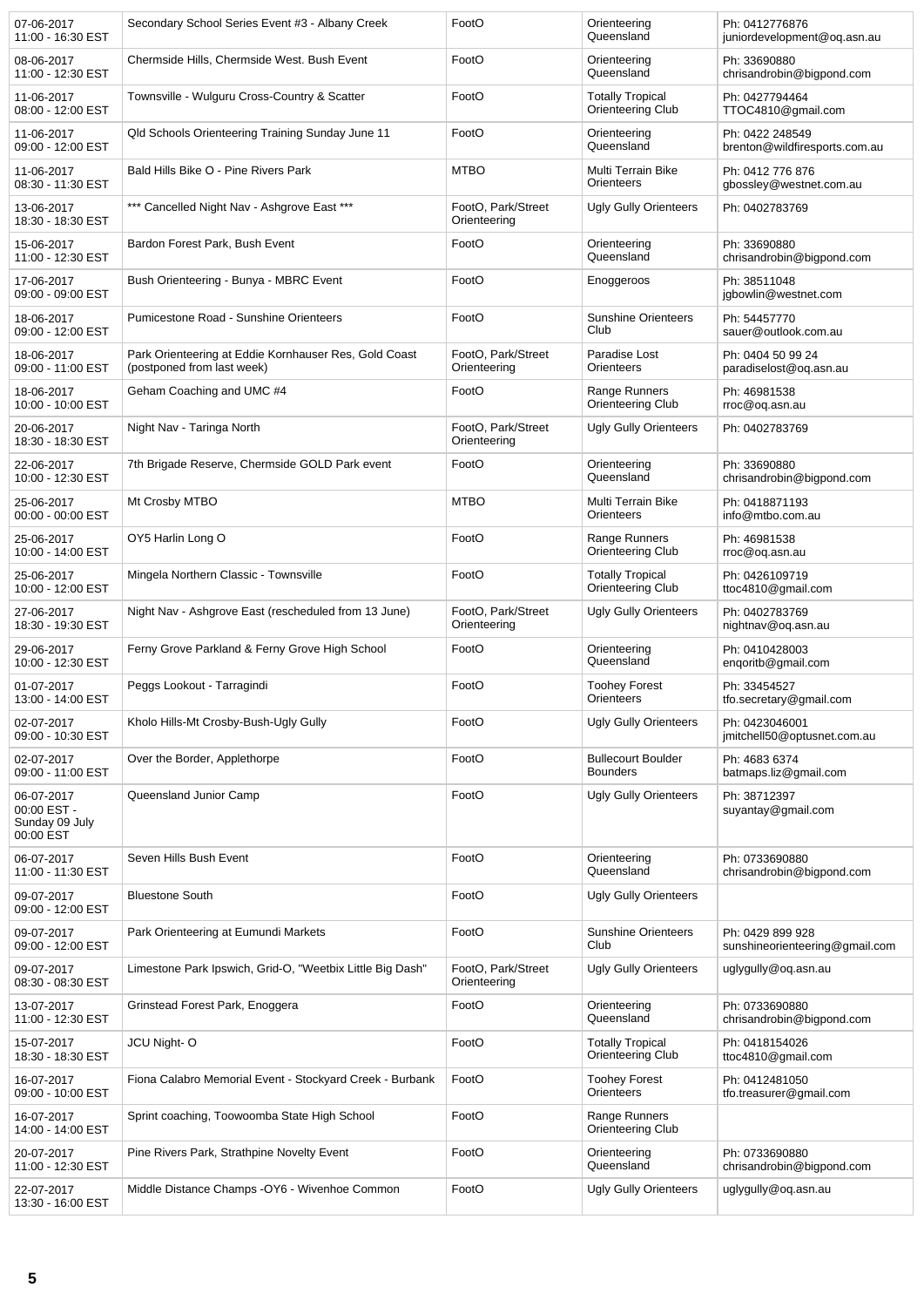| 23-07-2017<br>09:30 - 13:00 EST                            | OY7 - Moioo Bay - Bush - Wivenhoe Area                                | FootO                              | Enoggeroos                                          | Ph: 0410428003<br>treasurer@oq.asn.au                            |
|------------------------------------------------------------|-----------------------------------------------------------------------|------------------------------------|-----------------------------------------------------|------------------------------------------------------------------|
| 27-07-2017<br>11:00 - 12:30 EST                            | Mandalay Park, Fig Tree Pocket                                        | FootO                              | Orienteering<br>Queensland                          | Ph: 0733690880<br>chrisandrobin@bigpond.com                      |
| 29-07-2017<br>10:00 - 11:30 EST                            | Qld School Champs - Sprint - Petrie                                   | FootO                              | Orienteering<br>Queensland                          | ugsecretary@og.asn.au                                            |
| 29-07-2017<br>13:30 - 16:00 EST                            | Qld School Champs - Relay - Results only                              | FootO                              | Orienteering<br>Queensland                          | ugsecretary@og.asn.au                                            |
| 29-07-2017<br>11:00 - 12:00 EST                            | Public Sprint - Petrie                                                | FootO                              | Orienteering<br>Queensland                          | Ph: 0417617580<br>ugsecretary@oq.asn.au                          |
| 29-07-2017<br>15:00 - 16:30 EST                            | Public bush score - Kurwongbah                                        | FootO                              | Orienteering<br>Queensland                          | Ph: 0417617580<br>ugsecretary@oq.asn.au                          |
| 29-07-2017<br>13:30 - 16:00 EST                            | Qld School Champs - Relay - 11yr Results                              | FootO                              | Orienteering<br>Queensland                          | ugsecretary@og.asn.au                                            |
| 30-07-2017<br>08:30 - 11:30 EST                            | Beerburrum Bush Bash. Round 5                                         | <b>MTBO</b>                        | <b>Sunshine Orienteers</b><br>Club                  | Ph: 0419237668<br>info@sunshineorienteers.com.au                 |
| 30-07-2017<br>09:00 - 11:00 EST                            | Park Orienteering at Albert Park, Gold Coast                          | FootO, Park/Street<br>Orienteering | Paradise Lost<br>Orienteers                         | Ph: 0404 50 99 24<br>paradiselost@og.asn.au                      |
| 30-07-2017<br>08:00 - 11:00 EST                            | Qld School Champs - Individual Long Distance -<br>Kurwongbah          | FootO                              | Orienteering<br>Queensland                          |                                                                  |
| 30-07-2017<br>10:30 - 12:00 EST                            | Public bush event - Kurwongbah                                        | FootO                              | Orienteering<br>Queensland                          | Ph: 0417617580<br>ugsecretary@oq.asn.au                          |
| 30-07-2017<br>11:00 - 11:00 EST                            | Public bush event - Kurwongbah                                        | FootO                              | Orienteering<br>Queensland                          |                                                                  |
| 02-08-2017<br>17:30 - 19:30 EST                            | TTOC Urban Adventure Night Series 2017 - Round 1                      | Park/Street Orienteering           | <b>Totally Tropical</b><br><b>Orienteering Club</b> | Ph: 0418154026<br>ttoc4810@gmail.com                             |
| 03-08-2017<br>11:00 - 12:30 EST                            | Bluestone North Bush, Mount Crosby                                    | FootO                              | Orienteering<br>Queensland                          | Ph: 0733690880<br>chrisandrobin@bigpond.com                      |
| 06-08-2017<br>09:00 - 09:00 EST                            | Daisy Hill Reserve - OY8                                              | FootO                              | <b>Toohey Forest</b><br>Orienteers                  | Ph: 33454527<br>tfo.secretary@gmail.com                          |
| 06-08-2017<br>14:30 - 15:30 EST                            | Street O - Federation Park, Warwick                                   | FootO, Park/Street<br>Orienteering | <b>Bullecourt Boulder</b><br><b>Bounders</b>        | Ph: 4683 6374<br>batmaps.liz@gmail.com                           |
| 09-08-2017<br>17:30 - 19:30 EST                            | TTOC Urban Adventure Night Series 2017 - Round 2                      | Park/Street Orienteering           | <b>Totally Tropical</b><br>Orienteering Club        | Ph: 0418154026<br>ttoc4810@gmail.com                             |
| 10-08-2017<br>11:00 - 12:30 EST                            | Slaughter Falls, Mt Coot-tha,                                         | FootO                              | Orienteering<br>Queensland                          | Ph: 0733690880<br>chrisandrobin@bigpond.com                      |
| 12-08-2017<br>14:20 - 15:30 EST                            | Street O - Killarney                                                  | FootO, Park/Street<br>Orienteering | <b>Bullecourt Boulder</b><br><b>Bounders</b>        | Ph: 4683 6374<br>batmaps.liz@gmail.com                           |
| 13-08-2017<br>09:00 - 09:00 EST                            | Bush Orienteering - Chermside West                                    | FootO                              | Enoggeroos                                          | Ph: 0439 896 335<br>shazmuz@tpg.com.au                           |
| 13-08-2017<br>09:00 - 09:00 EST                            | Rosenthal Creek via Dalveen                                           | FootO                              | <b>Bullecourt Boulder</b><br><b>Bounders</b>        | Ph: 4661 1039<br>batmaps.liz@gmail.com                           |
| 13-08-2017<br>09:00 - 12:00 EST                            | Park Orienteering at Point Cartwright                                 | FootO, Park/Street<br>Orienteering | <b>Sunshine Orienteers</b><br>Club                  | Ph: 0439 979 260 - 0429 899928<br>sunshineorienteering@gmail.com |
| 16-08-2017<br>17:30 - 19:30 EST                            | TTOC Urban Adventure Night Series 2017 - Round 3                      | Park/Street Orienteering           | <b>Totally Tropical</b><br><b>Orienteering Club</b> | Ph: 0418154026<br>ttoc4810@gmail.com                             |
| 17-08-2017<br>11:00 - 12:30 EST                            | Misty Morn BCC GOLD event,, Rafting Ground Reserve,<br>Pinjarra Hills | FootO                              | Orienteering<br>Queensland                          | Ph: 0733690880<br>chrisandrobin@bigpond.com                      |
| 19-08-2017<br>12:00 - 12:00 EST                            | Mundoolun (Jimboomba) training                                        | FootO                              | Orienteering<br>Queensland                          | Ph: 0407574878<br>sheldonanna@hotmail.com                        |
| 20-08-2017<br>09:00 - 09:00 EST                            | Bush Orienteering - OY9 - Goolman North, near Ipswich                 | FootO                              | <b>Ugly Gully Orienteers</b>                        | Ph: 0417617580<br>ugsecretary@oq.asn.au                          |
| 20-08-2017<br>09:00 - 11:00 EST                            | Park Orienteering at Schuster Park, southern Gold Coast               | FootO, Park/Street<br>Orienteering | Paradise Lost<br>Orienteers                         | Ph: 0404 50 99 24<br>paradiselost@oq.asn.au                      |
| 20-08-2017<br>14:30 - 15:30 EST                            | Street O - Leslie Park, Warwick                                       | FootO, Park/Street<br>Orienteering | <b>Bullecourt Boulder</b><br><b>Bounders</b>        | Ph: 4661 1039<br>batmaps.liz@gmail.com                           |
| 20-08-2017<br>14:00 - 14:00 EST                            | ****POSTPONED Interschool Sprint Challenge                            | FootO                              | Range Runners<br><b>Orienteering Club</b>           |                                                                  |
| 23-08-2017<br>17:30 - 19:30 EST                            | TTOC Urban Adventure Night Series 2017 - Round 4                      | Park/Street Orienteering           | <b>Totally Tropical</b><br><b>Orienteering Club</b> | Ph: 0418154026<br>ttoc4810@gmail.com                             |
| 24-08-2017<br>11:00 - 12:30 EST                            | Edwards Park, Carindale. Brand New Map                                | FootO                              | Orienteering<br>Queensland                          | Ph: 0733690880<br>chrisandrobin@bigpond.com                      |
| 26-08-2017<br>00:00 EST -<br>Sunday 27 August<br>00:00 EST | QLD MTBO Champs                                                       | <b>MTBO</b>                        | Multi Terrain Bike<br>Orienteers                    | Ph: 0418871193<br>info@mtbo.com.au                               |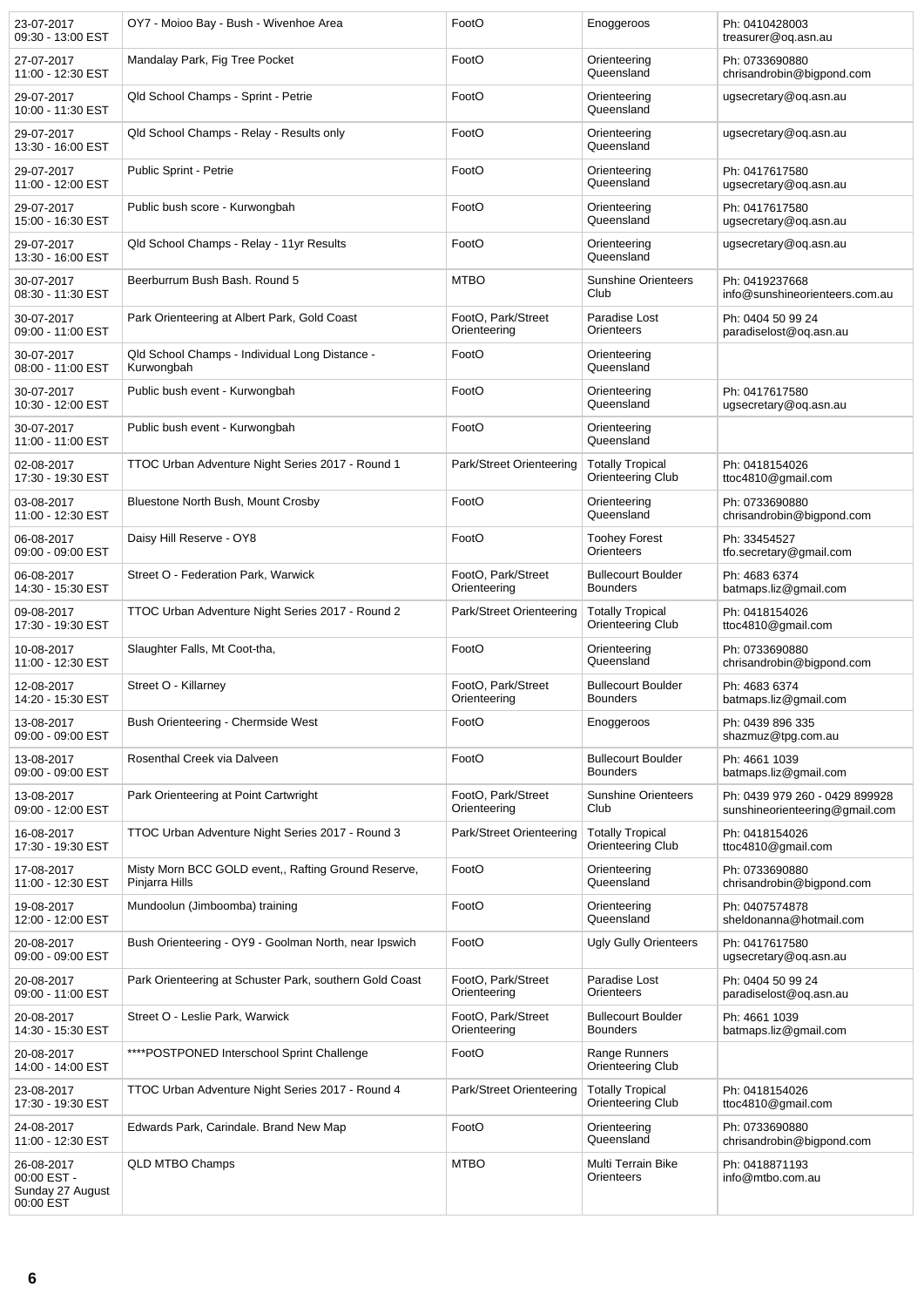| 27-08-2017<br>09:00 - 10:30 EST                                  | Parkinson (near Browns Plains) Bush navigation                     | FootO                                    | <b>Toohey Forest</b><br>Orienteers           | Ph: 0412481050<br>tfo.treasurer@gmail.com          |
|------------------------------------------------------------------|--------------------------------------------------------------------|------------------------------------------|----------------------------------------------|----------------------------------------------------|
| 02-09-2017<br>09:00 - 09:00 EST                                  | Uban/Bush Orienteering - Old Petrie Town - MBRC Event              | FootO                                    | Enoggeroos                                   | Ph: 0422 103 411<br>feather@live.com.au            |
| 03-09-2017<br>09:15 - 12:00 EST                                  | Bush Relay - Hardings Paddock, near Ipswich                        | FootO                                    | <b>Ugly Gully Orienteers</b>                 | Ph: 0422 248549<br>brenton@wildfiresports.com.au   |
| 07-09-2017<br>11:00 - 12:30 EST                                  | <b>Toohey Forest Bush</b>                                          | FootO                                    | Orienteering<br>Queensland                   | Ph: 0733690880<br>chrisandrobin@bigpond.com        |
| 09-09-2017<br>12:30 EST -<br>Sunday 10<br>September 09:01<br>EST | Queensland Championships                                           | FootO                                    |                                              | Ph: 0746836374<br>batmaps.liz@gmail.com            |
| 10-09-2017<br>00:00 - 00:00 EST                                  | CANCELLED Park Orienteering at Damian Leeding Park,<br>Oxenford    | FootO                                    | Paradise Lost<br>Orienteers                  |                                                    |
| 14-09-2017<br>11:00 - 12:30 EST                                  | Meadowlands Park, Carindale                                        | FootO                                    | Orienteering<br>Queensland                   | Ph: 0733690880<br>chrisandrobin@bigpond.com        |
| 17-09-2017<br>09:00 - 12:00 EST                                  | Park Orienteering at USQ Sippy Downs                               | FootO, Park/Street<br>Orienteering       | <b>Sunshine Orienteers</b><br>Club           | Ph: 0429 899 928<br>sunshineorienteering@gmail.com |
| 17-09-2017<br>00:00 - 00:00 EST                                  | CANCELLED: Bush Orienteering - Opossum Creek - near<br>Springfield | FootO                                    | <b>Ugly Gully Orienteers</b>                 |                                                    |
| 20-09-2017<br>10:00 - 14:00 EST                                  | Robelle Domain                                                     | Park/Street Orienteering                 | Orienteering<br>Queensland                   | Ph: 0412 776 876<br>gbossley@westnet.com.au        |
| 21-09-2017<br>11:00 - 12:30 EST                                  | Downey Park, Windsor                                               | FootO                                    | Orienteering<br>Queensland                   | Ph: 0733690880<br>chrisandrobin@bigpond.com        |
| 24-09-2017<br>08:30 - 13:00 EST                                  | QLD MTBO #9 Caloundra Sugarbag Trails                              | <b>MTBO</b>                              | <b>Sunshine Orienteers</b><br>Club           | Ph: 0411231006<br>info@sunshineorienteers.com.au   |
| 24-09-2017<br>09:00 - 11:00 EST                                  | Park/Bush Orienteering at Hinterland Regional Park, Gold<br>Coast  | FootO                                    | Paradise Lost<br>Orienteers                  | Ph: 0404 50 99 24<br>paradiselost@oq.asn.au        |
| 26-09-2017<br>09:00 - 12:00 EST                                  | Rostron Holiday Activity - Stockyard Creek                         | FootO                                    | Orienteering<br>Queensland                   | Ph: 0412776876<br>gbossley@westnet.com.au          |
| 28-09-2017<br>11:00 - 12:30 EST                                  | 7th Brigade Park, Geebung CANCELLED DUE TO<br><b>EXTREME HEAT</b>  | FootO                                    | Orienteering<br>Queensland                   | Ph: 0733690880<br>chrisandrobin@bigpond.com        |
| 05-10-2017<br>11:00 - 12:30 EST                                  | Creekside Park, Kenmore Hills                                      | FootO                                    | Orienteering<br>Queensland                   | Ph: 0733690880<br>chrisandrobin@bigpond.com        |
| 05-10-2017<br>15:00 - 17:00 EST                                  | <b>Cleveland State School Clinic</b>                               | FootO                                    | Orienteering<br>Queensland                   | Ph: 0412776876<br>gbossley@westnet.com.au          |
| 08-10-2017<br>13:30 - 13:30 EST                                  | Yeronga Park                                                       | FootO, Park/Street<br>Orienteering       | <b>Toohey Forest</b><br>Orienteers           | Ph: 33454527<br>tfo.secretary@gmail.com            |
| 08-10-2017<br>14:00 - 14:00 EST                                  | Interschool Sprint Challenge                                       | FootO, Park/Street<br>Orienteering       | Range Runners<br>Orienteering Club           | Ph: 0427523541<br>rroc@oq.asn.au                   |
| 10-10-2017<br>18:30 - 18:30 EST                                  | Night Nav - Rosalie                                                | FootO, Park/Street<br>Orienteering       | <b>Ugly Gully Orienteers</b>                 | Ph: 0402783769                                     |
| 12-10-2017<br>11:00 - 12:30 EST                                  | <b>Kuraby Parks</b>                                                | FootO                                    | Orienteering<br>Queensland                   | Ph: 0733690880<br>chrisandrobin@bigpond.com        |
| 14-10-2017<br>09:00 - 09:00 EST                                  | Orienteering Qld Conference                                        | FootO, MTBO,<br>Park/Street Orienteering | Orienteering<br>Queensland                   |                                                    |
| 14-10-2017<br>16:00 - 18:00 EST                                  | Jezzine Barracks Sprint-O (Townsville)                             | FootO                                    | <b>Totally Tropical</b><br>Orienteering Club | Ph: 0418 154 026<br>ttoc4810@gmail.com             |
| 15-10-2017<br>10:00 - 12:00 EST                                  | Club Sprint Relays - Griffith University, Nathan Campus            | FootO                                    | <b>Ugly Gully Orienteers</b>                 | jmitchell50@optusnet.com.au                        |
| 17-10-2017<br>18:30 - 18:30 EST                                  | Night Nav - Toowong                                                | FootO, Park/Street<br>Orienteering       | <b>Ugly Gully Orienteers</b>                 | Ph: 0402783769                                     |
| 19-10-2017<br>11:00 - 12:30 EST                                  | White's Hill Camp Hill, GOLD, Bush                                 | FootO                                    | Orienteering<br>Queensland                   | Ph: 0733690880<br>chrisandrobin@bigpond.com        |
| 21-10-2017<br>12:00 EST -<br>Sunday 22<br>October 14:00 EST      | OQ Ladies Camp - Warwick                                           | FootO                                    | Orienteering<br>Queensland                   | Ph: 0407574878<br>sheldonanna@hotmail.com          |
| 21-10-2017<br>09:00 - 12:00 EST                                  | Park Orienteering at Caloundra Parks                               | Park/Street Orienteering                 | <b>Sunshine Orienteers</b><br>Club           | Ph: 0429 899 928<br>sunshineorienteering@gmail.com |
| 22-10-2017<br>09:00 - 11:00 EST                                  | Killarney Street O                                                 | Park/Street Orienteering                 | <b>Bullecourt Boulder</b><br><b>Bounders</b> | Ph: 4661 1039<br>bbb@oq.asn.au                     |
| 22-10-2017<br>16:00 - 16:00 EST                                  | Lake Annand, Toowoomba                                             | FootO, Park/Street<br>Orienteering       | Range Runners<br>Orienteering Club           | Ph: 46981538<br>rroc@oq.asn.au                     |
| 24-10-2017<br>18:30 - 18:30 EST                                  | Night Nav - St Lucia                                               | FootO, Park/Street<br>Orienteering       | <b>Ugly Gully Orienteers</b>                 | Ph: 0402783769                                     |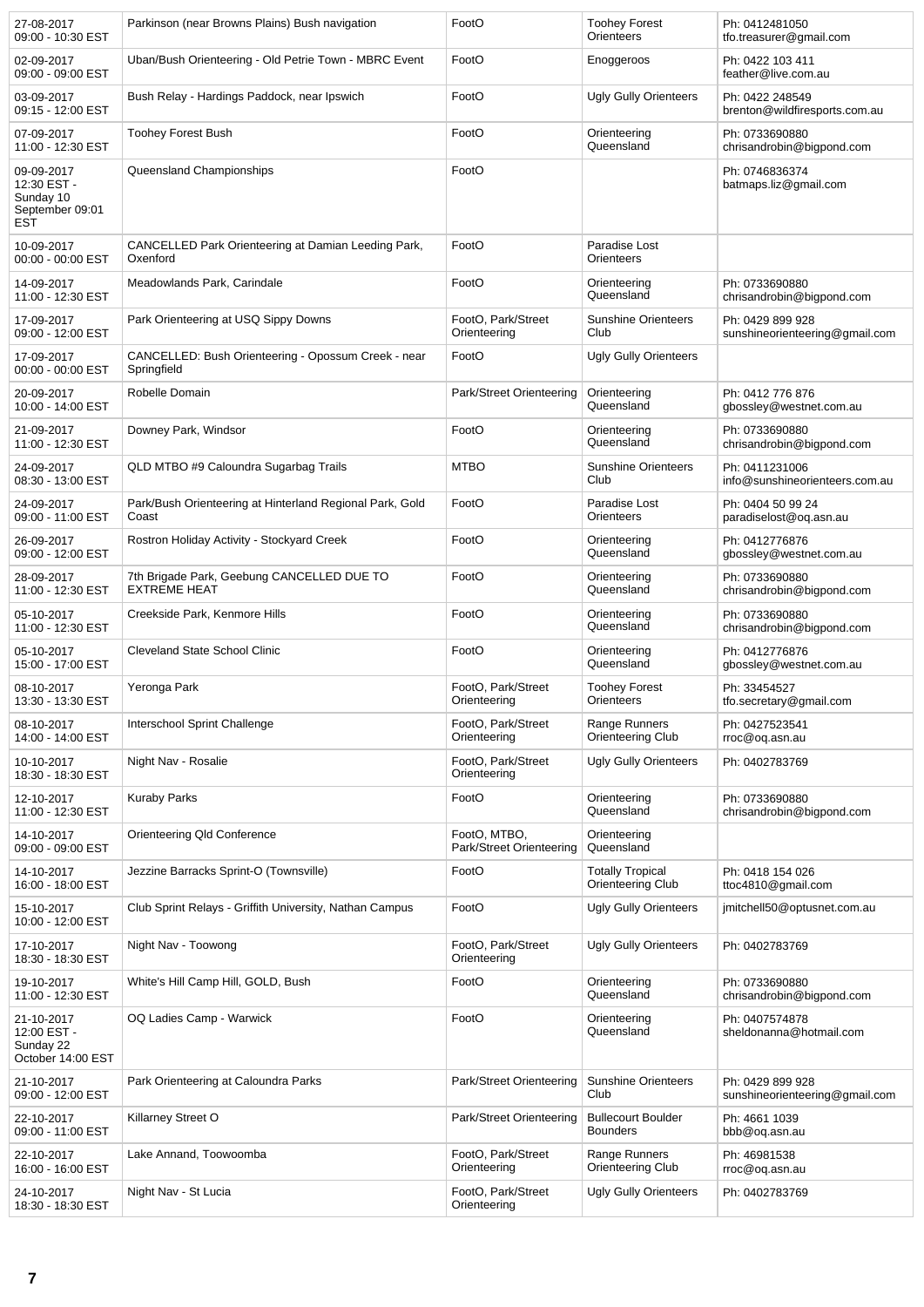| 26-10-2017<br>11:00 - 12:30 EST | Anzac Park, Toowong MIDWEEK CHAMPS (Bush and<br>Park) CHANGE OF VENUE | FootO                              | Orienteering<br>Queensland         | Ph: 0733690880<br>chrisandrobin@bigpond.com |
|---------------------------------|-----------------------------------------------------------------------|------------------------------------|------------------------------------|---------------------------------------------|
| 28-10-2017<br>09:00 - 09:00 EST | Park Orienteering - Strathpine - MBRC Event                           | FootO, Park/Street<br>Orienteering | Enoggeroos                         | Ph: 0431 532 858                            |
| 28-10-2017<br>13:00 - 15:00 EST | Highfields MTBO Smartphone score                                      | MTBO, Park/Street<br>Orienteering  | Range Runners<br>Orienteering Club | Ph: 07 4698 1538<br>rroc@oq.asn.au          |
| 28-10-2017<br>18:30 - 21:30 EST | MTBO and Sunshine Orienteers Christmas Buffet                         | FootO, MTBO                        |                                    | Ph: 0439979260<br>gordons58@yahoo.com.au    |
| 29-10-2017<br>09:00 - 11:00 EST | Park Orienteering at Firth Park, Mudgeeraba, Gold Coast               | FootO, Park/Street<br>Orienteering | Paradise Lost<br>Orienteers        | Ph: 0404 50 99 24<br>paradiselost@oq.asn.au |
| 29-10-2017<br>08:30 - 10:00 EST | <b>Crows Nest MTBO</b>                                                | <b>MTBO</b>                        | Range Runners<br>Orienteering Club | Ph: 07 4698 1538<br>rroc@oq.asn.au          |
| 29-10-2017<br>13:30 - 13:30 EST | Learn to Navigate in Bushland - Coaching - Daisy Hill Forest          | FootO                              | <b>Toohey Forest</b><br>Orienteers | Ph: 3345 4527<br>tfo.secretary@gmail.com    |
| 30-10-2017<br>17:30 - 17:30 EST | Wandoan SS Sprint                                                     | FootO, Park/Street<br>Orienteering | Range Runners<br>Orienteering Club |                                             |
| 01-11-2017<br>18:30 - 19:00 EST | TFO southside NightNav - Rochedale South - Promo Event                | Park/Street Orienteering           | <b>Toohey Forest</b><br>Orienteers | Ph: 3345 4527                               |
| 01-11-2017<br>17:30 - 17:30 EST | Myall Creek, Dalby                                                    | FootO, Park/Street<br>Orienteering | Range Runners<br>Orienteering Club | Ph: 46981538<br>rroc@oq.asn.au              |
| 02-11-2017<br>11:00 - 12:30 EST | Rainbow Forest, Fig Tree Pocket Park                                  | FootO                              | Orienteering<br>Queensland         | Ph: 0733690880<br>chrisandrobin@bigpond.com |
| 04-11-2017<br>15:00 - 17:00 EST | Park O #1 City Botanic Gardens                                        | FootO, Park/Street<br>Orienteering | <b>Ugly Gully Orienteers</b>       | Ph: 0423 046 001<br>uglygully@oq.asn.au     |
| 05-11-2017<br>16:00 - 18:00 EST | Crows Nest Park O and Pool Party                                      | FootO, Park/Street<br>Orienteering | Range Runners<br>Orienteering Club | Ph: 46981538<br>rroc@oq.asn.au              |
| 07-11-2017<br>18:30 - 18:30 EST | Night Nav - Ashgrove East - BCC Active Parks                          | FootO, Park/Street<br>Orienteering | Enoggeroos                         | Ph: 0410428003<br>enqoritb@gmail.com        |
| 08-11-2017<br>18:30 - 19:00 EST | TFO southside NightNav - Event 1 - Salisbury                          | Park/Street Orienteering           | <b>Toohey Forest</b><br>Orienteers | Ph: 3345 4527                               |
| 09-11-2017<br>11:00 - 12:30 EST | Gold Mine Reserve, Mt Coot-tha Bush                                   | FootO                              | Orienteering<br>Queensland         | Ph: 0733690880<br>chrisandrobin@bigpond.com |
| 11-11-2017<br>15:00 - 17:00 EST | Park O #2 - Moore Park                                                | FootO, Park/Street<br>Orienteering | <b>Ugly Gully Orienteers</b>       | Ph: 0423 046 001<br>uglygully@oq.asn.au     |
| 12-11-2017<br>09:00 - 12:00 EST | Pumicestone Road Foot-O                                               | FootO                              | <b>Sunshine Orienteers</b><br>Club | Ph: 07 54457770<br>sauer.1@bigpond.com      |
| 14-11-2017<br>18:30 - 18:30 EST | Night Nav - Wilston                                                   | FootO, Park/Street<br>Orienteering | Enoggeroos                         | Ph: 0410428003<br>engoritb@gmail.com        |
| 15-11-2017<br>18:30 - 19:00 EST | TFO southside NightNav - Event 2 - Sunnybank                          | Park/Street Orienteering           | <b>Toohey Forest</b><br>Orienteers | Ph: 3345 4527                               |
| 16-11-2017<br>11:00 - 12:30 EST | Daisy Hill, Bush                                                      | FootO                              | Orienteering<br>Queensland         | Ph: 33690880<br>chrisandrobin@bigpond.com   |
| 18-11-2017<br>15:00 - 17:00 EST | Park O #3 New Farm Park                                               | FootO, Park/Street<br>Orienteering | Ugly Gully Orienteers              | Ph: 0423 046 001<br>uglygully@oq.asn.au     |
| 19-11-2017<br>09:00 - 11:00 EST | Park Orienteering at Nerang, Gold Coast                               | FootO, Park/Street<br>Orienteering | Paradise Lost<br>Orienteers        | Ph: 0404 50 99 24<br>paradiselost@oq.asn.au |
| 21-11-2017<br>18:30 - 19:30 EST | Night Nav - Alderley                                                  | FootO, Park/Street<br>Orienteering | Enoggeroos                         | Ph: 0410428003<br>enoggeroos@og.asn.au      |
| 22-11-2017<br>18:30 - 19:00 EST | TFO southside NightNav - Event 3 - Moorooka                           | Park/Street Orienteering           | <b>Toohey Forest</b><br>Orienteers | Ph: 3345 4527                               |
| 23-11-2017<br>11:00 - 12:30 EST | Parkinson Bush                                                        | FootO                              | Orienteering<br>Queensland         | Ph: 0733690880<br>chrisandrobin@bigpond.com |
| 25-11-2017<br>15:00 - 17:00 EST | Park O #4 Bardon Forest Park                                          | FootO, Park/Street<br>Orienteering | <b>Ugly Gully Orienteers</b>       | Ph: 0423 046 001<br>uglygully@oq.asn.au     |
| 28-11-2017<br>18:30 - 18:30 EST | Night Nav - Gordon Park - BCC Active Parks                            | FootO, Park/Street<br>Orienteering | Enoggeroos                         | Ph: 0410428003<br>enqoritb@gmail.com        |
| 29-11-2017<br>18:30 - 19:00 EST | TFO southside NightNav - Event 4 - Runcorn                            | Park/Street Orienteering           | <b>Toohey Forest</b><br>Orienteers | Ph: 3345 4527                               |
| 02-12-2017<br>00:00 - 00:00 EST | Park O #5 Roma Street Parklands                                       | FootO, Park/Street<br>Orienteering | <b>Ugly Gully Orienteers</b>       | Ph: 0423 046 001<br>uglygully@oq.asn.au     |
| 02-12-2017<br>05:30 - 05:30 EST | Thomas Jack Park, Dalby                                               | FootO, Park/Street<br>Orienteering | Range Runners<br>Orienteering Club | Ph: 0427523541<br>rroc@oq.asn.au            |
| 05-12-2017<br>18:30 - 18:30 EST | Night Nav - Upper Kedron                                              | FootO, Park/Street<br>Orienteering | Enoggeroos                         | Ph: 0410428003<br>enqoritb@gmail.com        |
| 06-12-2017<br>18:30 - 19:00 EST | TFO southside NightNav - Event 5- Holland Park                        | Park/Street Orienteering           | <b>Toohey Forest</b><br>Orienteers | Ph: 3345 4527                               |